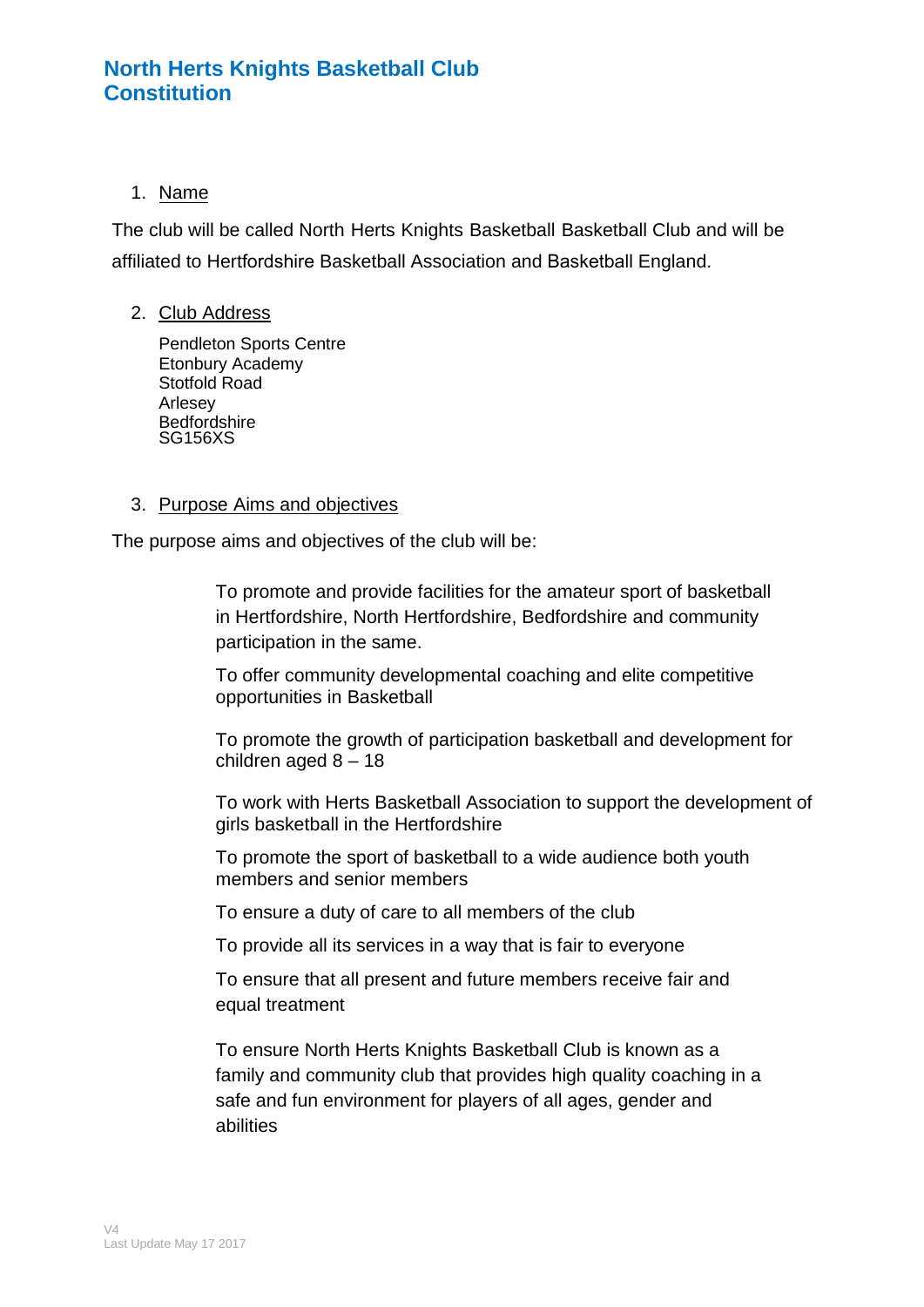## 4. Membership

Membership should consist of officers and members of the club.

Membership of the Club shall be open to anyone interested in the sport on application regardless of sex, age, disability, ethnicity, nationality, sexual orientation, religion or other beliefs. However limitation of membership according to available facilities is allowable on a non-discriminatory basis.

The Club may have different classes of membership and subscription on a nondiscriminatory and fair basis. The Club will keep subscriptions at levels that will not pose a significant obstacle to people participating.

As the club grows, the club will seek to deliver further coaching sessions and ensure basketball is accessible to the community

The Club committee may refuse membership, or remove it, only for good cause such as conduct or character likely to bring the Club or sport into disrepute. Appeal against refusal or removal may be made to the members.

All members will be subject to the regulations of the constitution and by joining the club will be deemed to accept these regulations and codes of conduct that the club has adopted and the policies and rules of England Basketball.

Upon joining the club all members regardless of will be asked to sign and return a rules, conduct and behavior form, including parental signature for under 18's to show compliance and understanding of the rules

Members will be enrolled in one of the following categories:

Full registered playing member Full registered Junior playing member Full registered official. Training member. Life member. Non Playing Member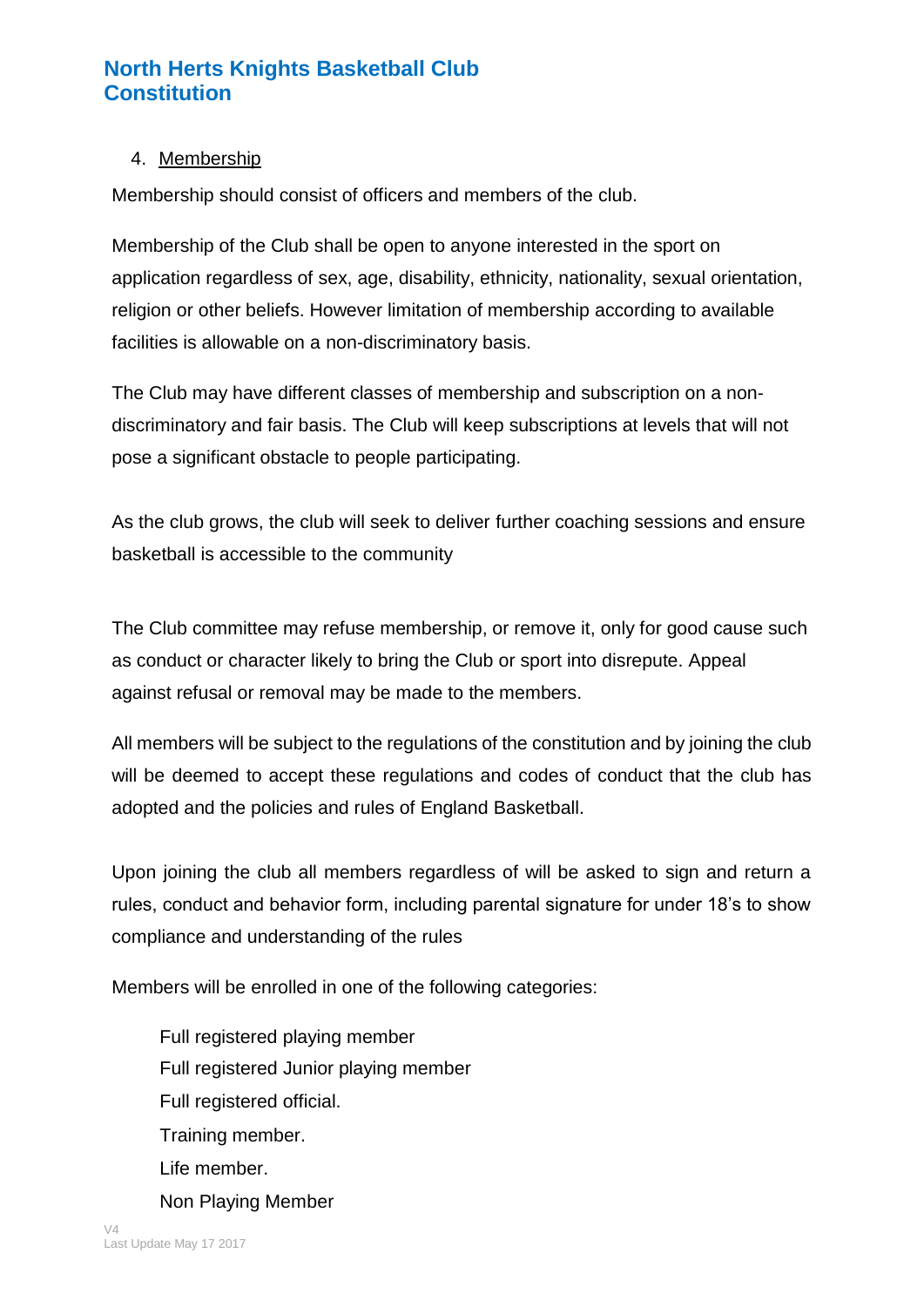### 5. Membership fees

Membership fees will be set annually and determined at the Annual General Meeting.

Fees will be paid by annual subscription.

### 6. Executive Officers of the club

The officers of the club will be:

Chairperson: Secretary: Treasurer: Senior Team Treasurer: Mens 1st Team Manager Mens 2nd Team Manager Head of Youth Child Welfare Officer: IT/Web Officer

Ewan Kassir Adam Sullivan Jo Daniels Stuart McIntosh Matt Eames Adam Sullivan Jo Daniels Jane Kassir Rob Bassham

## 7. Committee

The club will be managed through the Management Committee consisting of:

• All Executive Officers

Only these posts will have the right to vote at meetings of the Management Committee but the Chairman shall have an additional or casting vote when necessary. In the absence of the Chairman then the Vice Chairman shall be deemed to have all such powers however if neither are available then a temporary Chairman should be elected but he will not have the powers of a casting vote.

The Management Committee will be convened by the Secretary of the club and held no less than 2 times per year.

The quorum required for business to be agreed at Management Committee meetings will be 4.

V4 Last Update May 17 2017 The Management Committee will be responsible for adopting new policy, codes of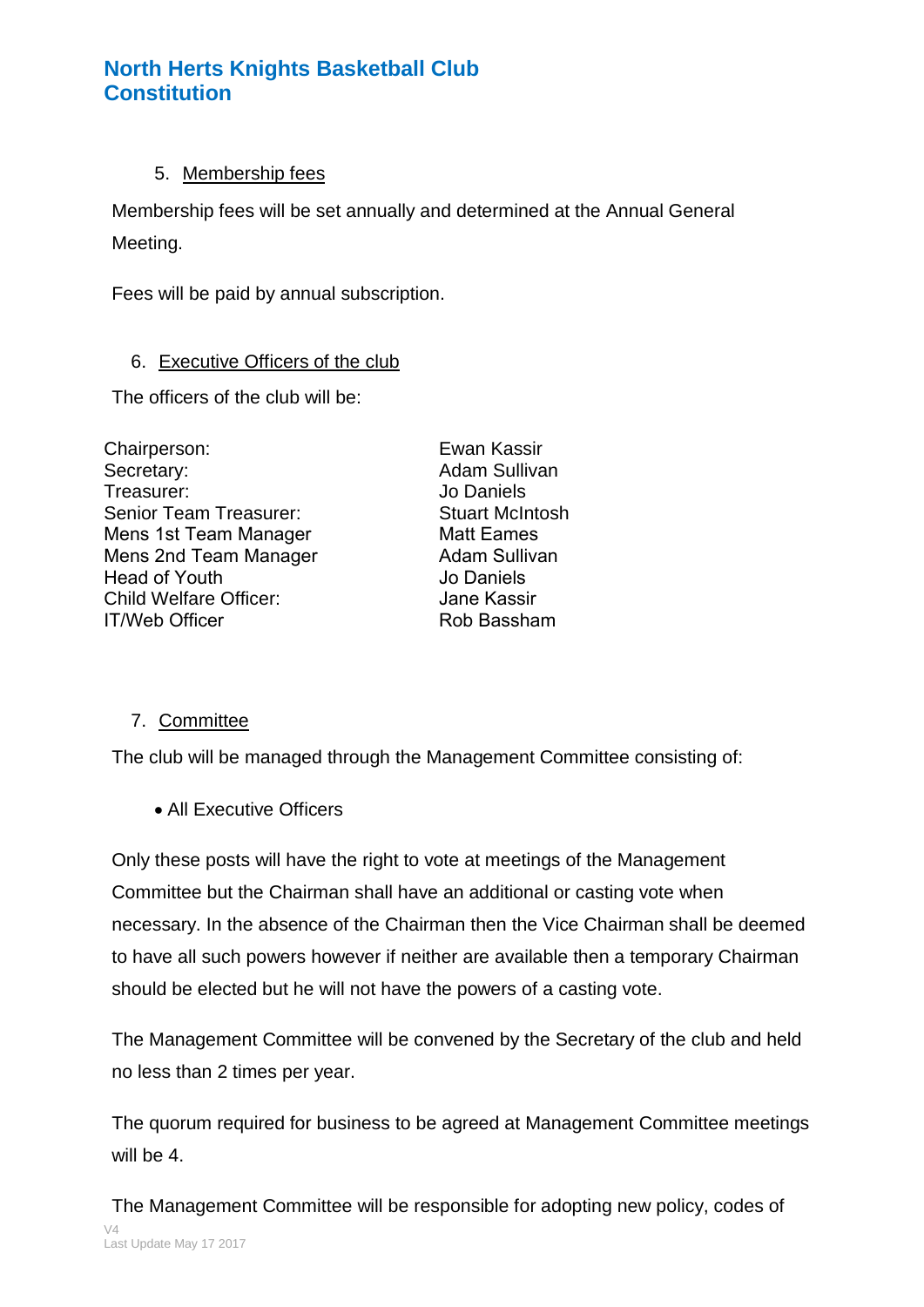conduct and rules that affect the organisation of the club.

The Management Committee will have powers to appoint sub-committees as necessary and appoint advisers to the Management Committee as necessary to fulfil its business.

The Management Committee will be responsible for disciplinary hearings of members who infringe the club rules/regulations/constitution. The Management Committee will be responsible for taking any action of suspension or discipline following such hearings.

### 8. Property and Finance

The property and funds of the Club cannot be used for the direct or indirect private benefit of members other than as reasonably allowed by the Rules and all surplus income or profits are reinvested in the club.

The Club may provide sporting and related social facilities, sporting equipment, coaching, courses, insurance cover, medical treatment, away-match expenses, postmatch refreshments and other ordinary benefits of Community Amateur Sports Clubs as provided for in the Finance Act 2002.

The Club may also in connection with the sports purposes of the Club:

(a) sell and supply food, drink and related sports clothing and equipment;

(b) employ members (though not for playing) and remunerate them for providing goods and services, on fair terms set by the Committee without the person concerned being present;

- (c) pay for reasonable hospitality for visiting teams and guests;
- (d) indemnify the Committee and members acting properly in the course of the running of the Club against any liability incurred in the proper running of the Club (but only to the extent of its assets).

The Committee will have due regard to the law on disability discrimination and child protection.

All club monies will be banked in an account held in the name of the club.

The Club Treasurer will be responsible for the finances of the club.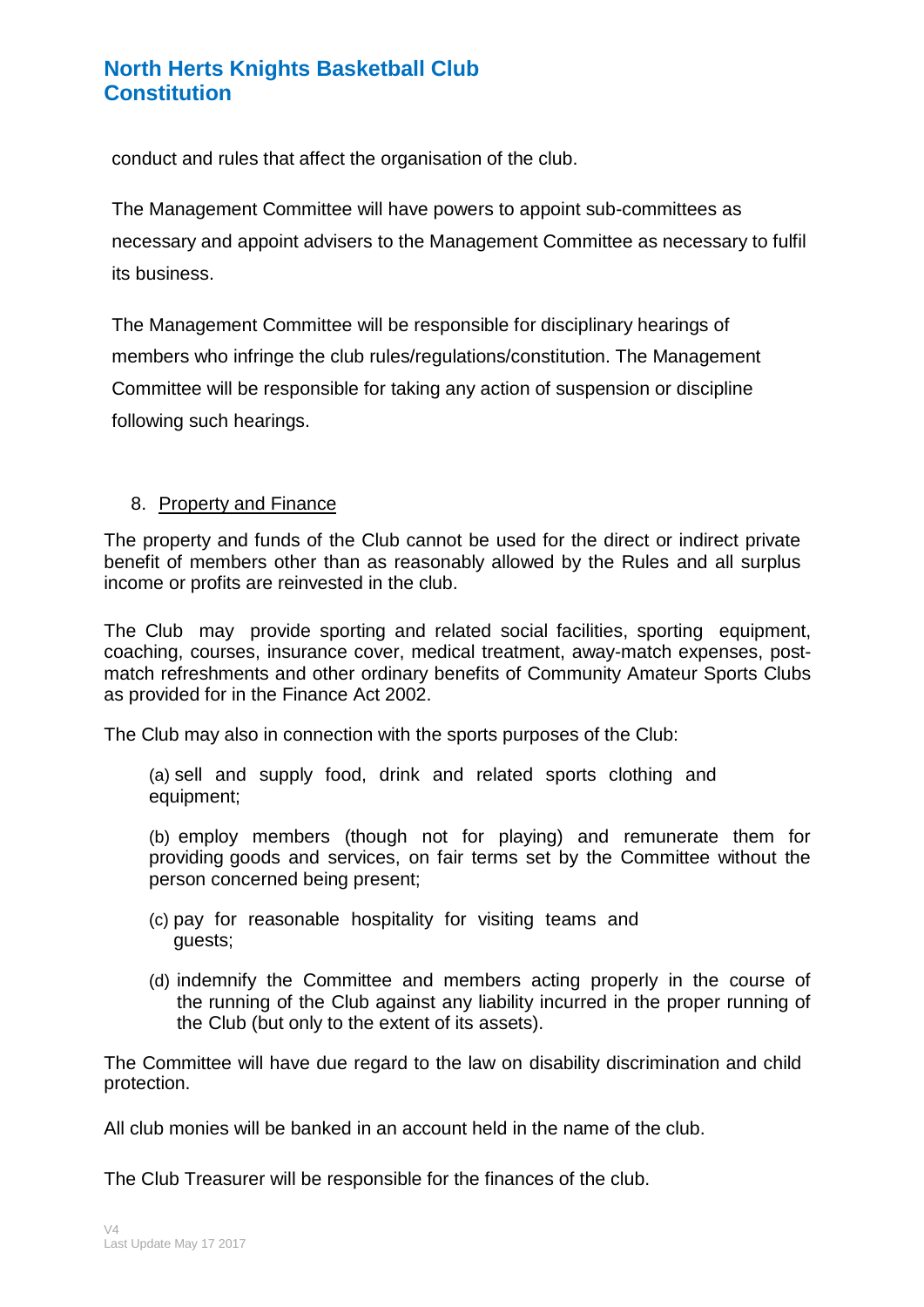The financial year of the club will end on 30<sup>th</sup> June annually.

An audited statement of annual accounts will be presented by the Treasurer at the Annual General Meeting.

Any cheques drawn against club funds should hold the signatures of the Treasurer plus up to one other officer.

Any profits generated from club activity have to be reinvested in the Club for future development and club activities.

## 9. Annual General Meetings

The AGM of the Club will be held by end August 31<sup>st</sup> ahead of the new season. Notice of the Annual General Meeting (AGM) will be given by the Club Secretary. Not less than 21 clear days' notice to be given to all members.

The AGM will receive a report from officers of the Management Committee and a statement of the audited accounts.

Nominations for officers of the Management Committee will be sent to the Secretary prior to the AGM.

Elections of officers are to take place at the AGM.

All members have the right to vote at the AGM.

The quorum for AGMs will be 10.

The Management Committee has the right to call Extraordinary General Meetings (EGMs) outside the AGM. Procedures for EGMs will be the same as for the AGM.

## 10. Discipline and appeals

All complaints regarding the behavior of members should be submitted in writing to the Secretary.

The Management Committee will meet to hear complaints within 14 days of a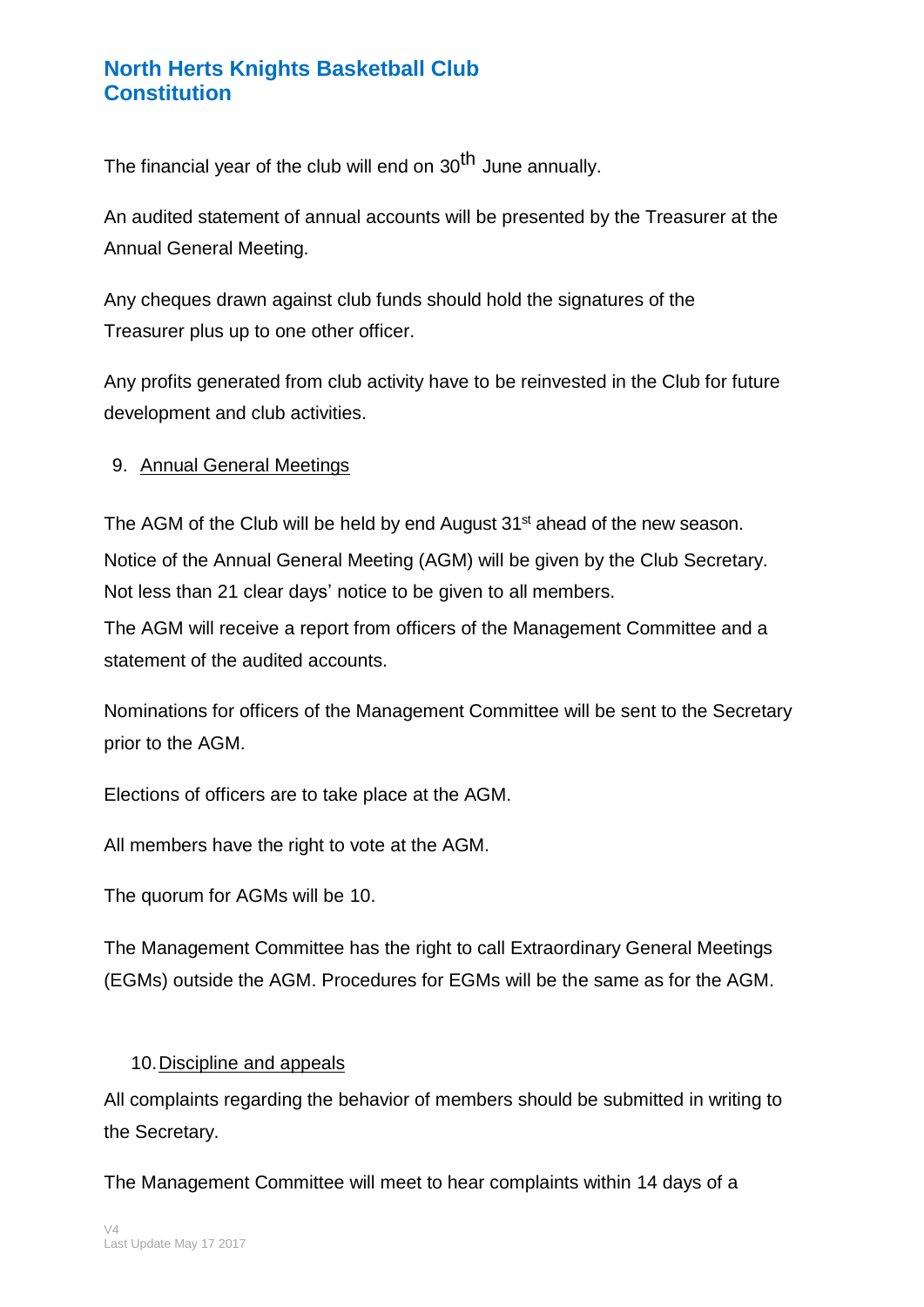complaint being lodged. The committee has the power to take appropriate disciplinary action including the termination of membership.

The outcome of a disciplinary hearing should be notified in writing to the person who lodged the complaint and the member against whom the complaint was made within 14 days of the hearing.

There will be the right of appeal to the Management Committee following disciplinary action being announced. The committee should consider the appeal within 14 days of the Secretary receiving the appeal.

#### 11. Dissolution

A resolution to dissolve the club can only be passed at an AGM or EGM

through a majority vote of the membership.

- The members may vote to wind up the Club if not less than three quarters of those present and voting support that proposal at a properly convened general meeting.
- The Committee will then be responsible for the orderly winding up of the Club's affairs.
- After settling all liabilities of the Club, the Committee shall dispose of the net assets remaining to one or more of the following:
	- (i) to another Club with similar sports purposes which is a registered charity and/or
	- (ii) to another Club with similar sports purposes which is a registered CASC and/or
	- (iii) to the Club's governing body for use by them for related community sports.

#### 12. Amendments to the constitution

The constitution will only be changed through agreement by majority vote at an AGM or EGM.

## 13.Priority

 $\sqrt{4}$ Last Update May 17 2017 Where there is any conflict between any of the above Rules ("key Rules") and any other rule or rules the key Rule(s) will take priority. Interpretation of all the Rules must be